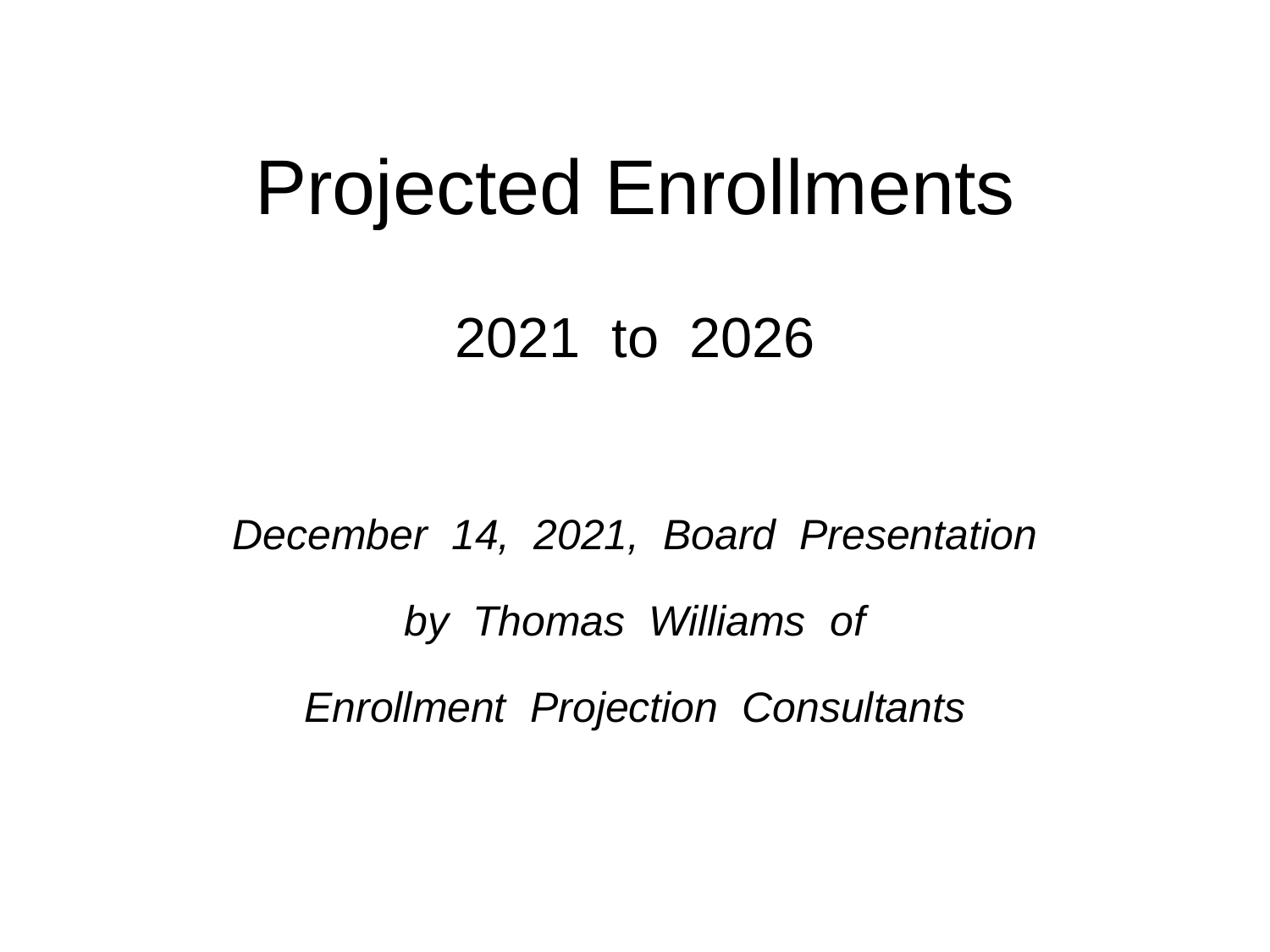### **PROJECTIONS SUMMARY**

- **(1) While the Berryessa Union School District enrollment declined by at least 120 students in every year since 2013, with the largest reduction being by 372 this year, smaller losses are forecast in the next four years. There are several reasons for this expected slower rate of decline. One is the expansion of Transitional Kindergarten (TK) to covering all four-yearolds. Another reason, after this year, will be much smaller graduating eighth grade classes, with projected incoming kindergarten classes that are almost as large (i.e., mostly offsetting for the total in TK-8) as those eighth grade classes. A third reason is that some of the enrollment decline in the last two years was due to parents choosing alternative educational options for their children in the pandemic, but that trend should be easing as the pandemic'<sup>s</sup> impacts lessen. The timing of the latter, however, is debatable, especially for the pending school year. If another serious infection "wave" occurs next summer or more than <sup>a</sup> small percentage of district staff and students remain unvaccinated, then another large enrollment decline could occur.**
- **(2) With these assumptions of high vaccination rates and low infection levels, the projected total falls by 114 for next year, but then by only another 102 over the following three years. That greater reduction for next year, although less than in any recent year, is mainly due to graduation of the last of the eighth grade classes with over 750 students. The subsequent eighth grade classes are forecast to have fewer than 670 students. The four-year result is <sup>a</sup> decline from the current enrollment of 6,266 students to 6,050 in October 2025. It is only in the fifth forecast year that another single-year decline by over 100 students (138) is forecast. That occurs after the TK expansion into covering all four-year-olds has been completed.**
- **(3) The projected reductions in the next two years occur almost entirely in the middle school total, but thereafter the annual changes shift to being more in the elementary total.**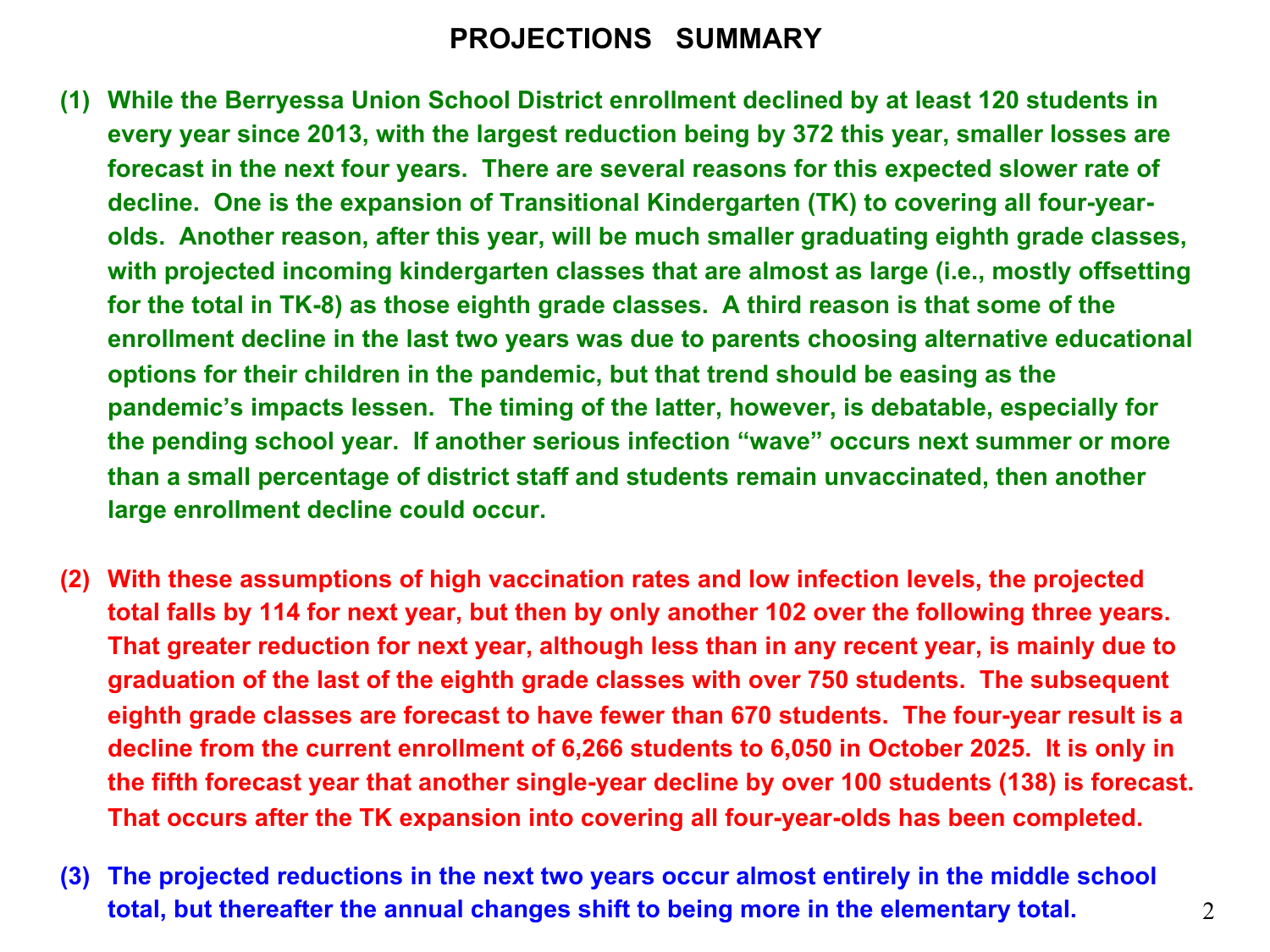#### **Table 1 (PowerPoint version) Actual and Projected Students by Grade and Grade Level, October of 2015 to 2026**

|                                                                      |           |     |     |     |     |                |                |                                                              |                |     |                |                                  | <b>Actual and Projected October</b> |
|----------------------------------------------------------------------|-----------|-----|-----|-----|-----|----------------|----------------|--------------------------------------------------------------|----------------|-----|----------------|----------------------------------|-------------------------------------|
|                                                                      |           |     |     |     |     |                |                | Actual and Projected October Enrollment by Grade (incl. SDC) |                |     |                | <b>Enrollment by Grade Group</b> |                                     |
| <b>Subject</b>                                                       | <b>TK</b> | K   | 1   | 2   | 3   | $\overline{4}$ | 5 <sub>1</sub> | 6                                                            | $\overline{7}$ | 8   | <b>TK-5</b>    | $6 - 8$                          | <b>Total</b>                        |
| <b>Actual October Enrollments:</b>                                   |           |     |     |     |     |                |                |                                                              |                |     |                |                                  |                                     |
|                                                                      |           |     |     |     |     |                |                |                                                              |                |     |                |                                  |                                     |
| 2015                                                                 | 143       | 705 | 767 | 792 | 771 | 811            | 816            | 861                                                          | 911            | 876 | 4,805          | 2,648                            | 7,453                               |
| 2016                                                                 | 145       | 735 | 720 | 760 | 804 | 758            | 798            | 800                                                          | 878            | 898 | 4,720          | 2,576                            | 7,296                               |
| 2017                                                                 | 144       | 712 | 735 | 722 | 760 | 806            | 756            | 789                                                          | 827            | 850 | 4,635          | 2,466                            | 7,101                               |
| 2018                                                                 | 120       | 754 | 735 | 742 | 716 | 739            | 793            | 771                                                          | 781            | 830 | 4,599          | 2,382                            | 6,981                               |
| 2019                                                                 | 120       | 707 | 787 | 737 | 728 | 710            | 721            | 813                                                          | 768            | 766 | 4,510          | 2,347                            | 6,857                               |
| 2020                                                                 | 94        | 678 | 723 | 771 | 724 | 701            | 698            | 707                                                          | 786            | 756 | 4,389          | 2,249                            | 6,638                               |
| 2021                                                                 | 111       | 673 | 661 | 659 | 712 | 689            | 665            | 658                                                          | 674            | 764 | 4,170          | 2,096                            | 6,266                               |
|                                                                      |           |     |     |     |     |                |                |                                                              |                |     |                |                                  |                                     |
| Actual Change, October 2015 to October 2019 (Four Years)             |           |     |     |     |     |                |                |                                                              |                |     | $-295$         | $-301$                           | $-596$                              |
|                                                                      |           |     |     |     |     |                |                |                                                              |                |     |                |                                  |                                     |
|                                                                      |           |     |     |     |     |                |                |                                                              |                |     |                |                                  |                                     |
| Actual Change, October 2019 to October 2021 (Two Years)              |           |     |     |     |     |                |                |                                                              |                |     | $-340$         | $-251$                           | $-591$                              |
|                                                                      |           |     |     |     |     |                |                |                                                              |                |     |                |                                  |                                     |
| <b>Projected October Enrollments:</b>                                |           |     |     |     |     |                |                |                                                              |                |     |                |                                  |                                     |
| 2022                                                                 | 139       | 660 | 681 | 662 | 653 | 705            | 672            | 658                                                          | 659            | 663 | 4,172          | 1,980                            | 6,152                               |
| 2023                                                                 | 193       | 637 | 668 | 681 | 654 | 643            | 687            | 668                                                          | 658            | 647 | 4,163          | 1,973                            | 6,136                               |
| 2024                                                                 | 251       | 615 | 645 | 670 | 676 | 647            | 626            | 680                                                          | 671            | 647 | 4,130          | 1,998                            | 6,128                               |
| 2025                                                                 | 296       | 562 | 623 | 647 | 664 | 669            | 632            | 615                                                          | 682            | 660 | 4,093          | 1,957                            | 6,050                               |
| 2026                                                                 | 297       | 564 | 569 | 624 | 641 | 656            | 652            | 626                                                          | 615            | 668 | 4,003          | 1,909                            | 5,912                               |
|                                                                      |           |     |     |     |     |                |                |                                                              |                |     |                |                                  |                                     |
| <b>Total Projected Grade-Level Enrollment Change to October 2022</b> |           |     |     |     |     |                |                |                                                              |                |     | $\overline{2}$ | $-116$                           | $-114$                              |
| <b>Total Projected Grade-Level Enrollment Change to October 2023</b> |           |     |     |     |     |                |                |                                                              |                |     | $-7$           | $-123$                           | $-130$                              |
| <b>Total Projected Grade-Level Enrollment Change to October 2024</b> |           |     |     |     |     |                |                |                                                              |                |     | $-40$          | $-98$                            | $-138$                              |
| <b>Total Projected Grade-Level Enrollment Change to October 2025</b> |           |     |     |     |     |                |                |                                                              |                |     | $-77$          | $-139$                           | $-216$                              |
| <b>Total Projected Grade-Level Enrollment Change to October 2026</b> |           |     |     |     |     |                |                |                                                              |                |     | $-167$         | $-187$                           | $-354$                              |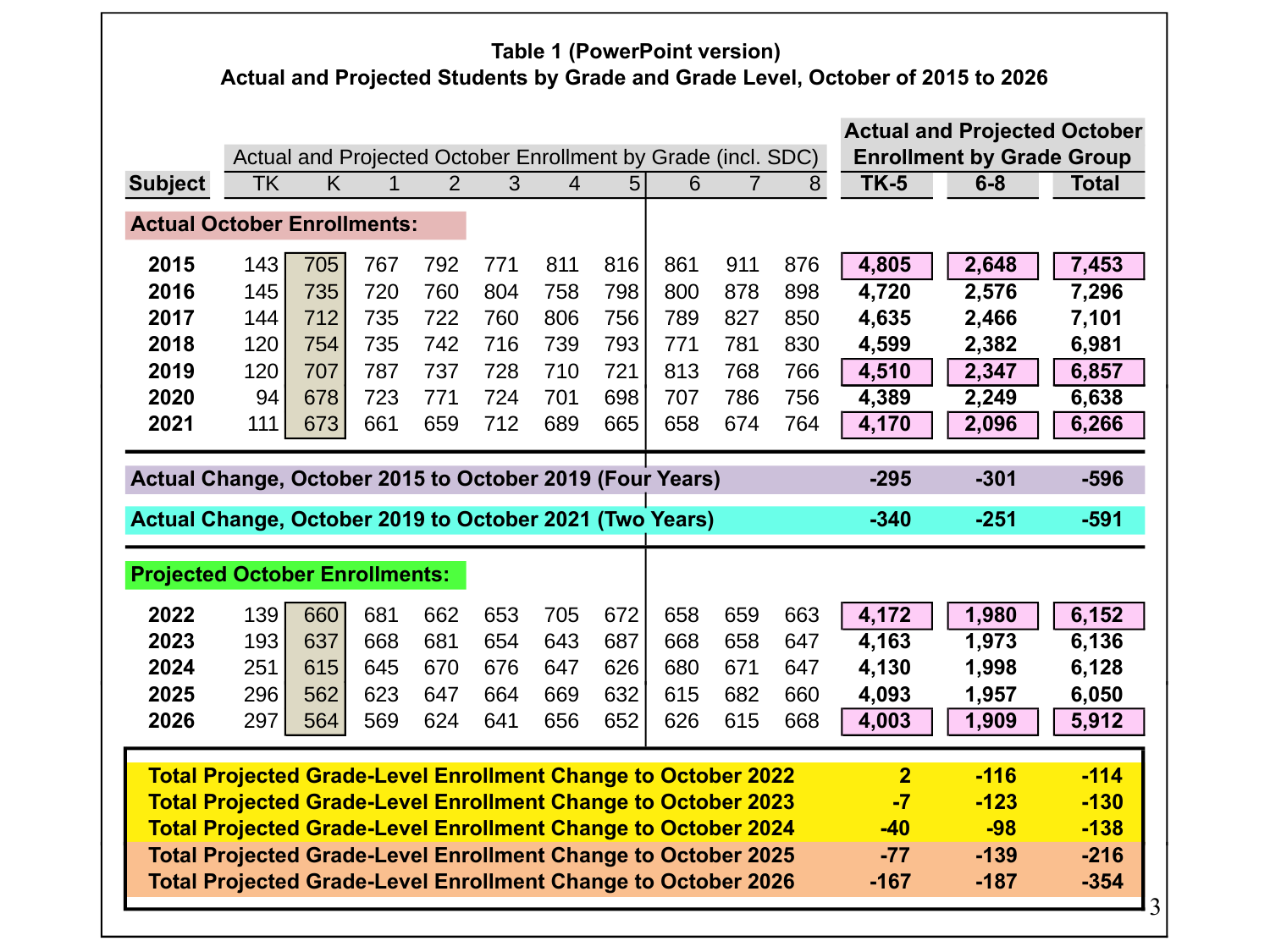#### **Table 2 (PowerPoint version, page 1 of 2)**

**Current Resident-to-Enrollment Comparison and Projected Resident Students by Attendance Area**

*(highlighting for actual and projected shifts by 20+; yellow for positive, orange for negative and brown for both)*

|                        |                   |                 | <b>Actual Resident Students and Enrollment Part</b> |            |                               |       |       | <b>Projected Resident Students Part</b>       |        |
|------------------------|-------------------|-----------------|-----------------------------------------------------|------------|-------------------------------|-------|-------|-----------------------------------------------|--------|
|                        | <b>Resident</b>   |                 | <b>Actual Oct. 19, 2021 (excl. TK)</b>              |            |                               |       |       | <b>Projected Resident Students (excl. TK)</b> |        |
| <b>Current</b>         | <b>Shift from</b> | <b>Resident</b> | <b>Attending</b>                                    | Attending  | <b>Relevant Total in Oct.</b> |       |       | <b>Change to</b>                              |        |
| <b>Attendance Area</b> | Oct. 2020         | <b>Students</b> | <b>Adjust</b>                                       | Enrollment | 2022                          | 2023  | 2024  | 2022                                          | 2024   |
| Elementary (K-5)       |                   |                 |                                                     |            |                               |       |       |                                               |        |
| <b>Northwood</b>       | $-31$             | 410             | 80                                                  | 490        | 435                           | 450   | 451   | 25                                            | 41     |
| <b>Brooktree</b>       | $-37$             | 452             | $-113$                                              | 339        | 455                           | 447   | 435   | 3                                             | $-17$  |
| <b>Laneview</b>        | $-23$             | 411             | $-93$                                               | 318        | 407                           | 407   | 397   | -4                                            | $-14$  |
| <b>Majestic Way</b>    | 20                | 484             | $-19$                                               | 465        | 477                           | 453   | 430   | $-7$                                          | $-54$  |
| <b>Ruskin</b>          | $-46$             | 436             | $-2$                                                | 434        | 418                           | 390   | 367   | $-18$                                         | $-69$  |
| Cherrywood             | $-30$             | 270             | 177                                                 | 447        | 258                           | 248   | 242   | $-12$                                         | $-28$  |
| <b>Vinci Park</b>      | $\overline{7}$    | 520             | $-29$                                               | 491        | 522                           | 527   | 528   | $\mathbf 2$                                   | 8      |
| <b>Summerdale</b>      | $-71$             | 327             | $-16$                                               | 311        | 327                           | 327   | 325   | $\mathbf 0$                                   | $-2$   |
| <b>Toyon</b>           | $-19$             | 260             | $-41$                                               | 219        | 248                           | 249   | 247   | $-12$                                         | $-13$  |
| <b>Noble</b>           | $-13$             | 321             | 57                                                  | 378        | 321                           | 306   | 293   | 0                                             | $-28$  |
| <b>All In-District</b> | $-243$            | 3,891           | $\mathbf{1}$                                        | 3,892      | 3,868                         | 3,804 | 3,715 | $-23$                                         | $-176$ |
| NPS, SWD & CDS         | <b>NA</b>         | <b>NA</b>       | 3                                                   | 3          |                               |       |       |                                               |        |
| Home School            | <b>NA</b>         | <b>NA</b>       | 164                                                 | 164        |                               |       |       |                                               |        |
| Other K-5              | 7                 | 168             | $-168$                                              | <b>NA</b>  | 165                           | 165   | 164   | $-3$                                          | -4     |
|                        |                   |                 |                                                     |            |                               |       |       |                                               |        |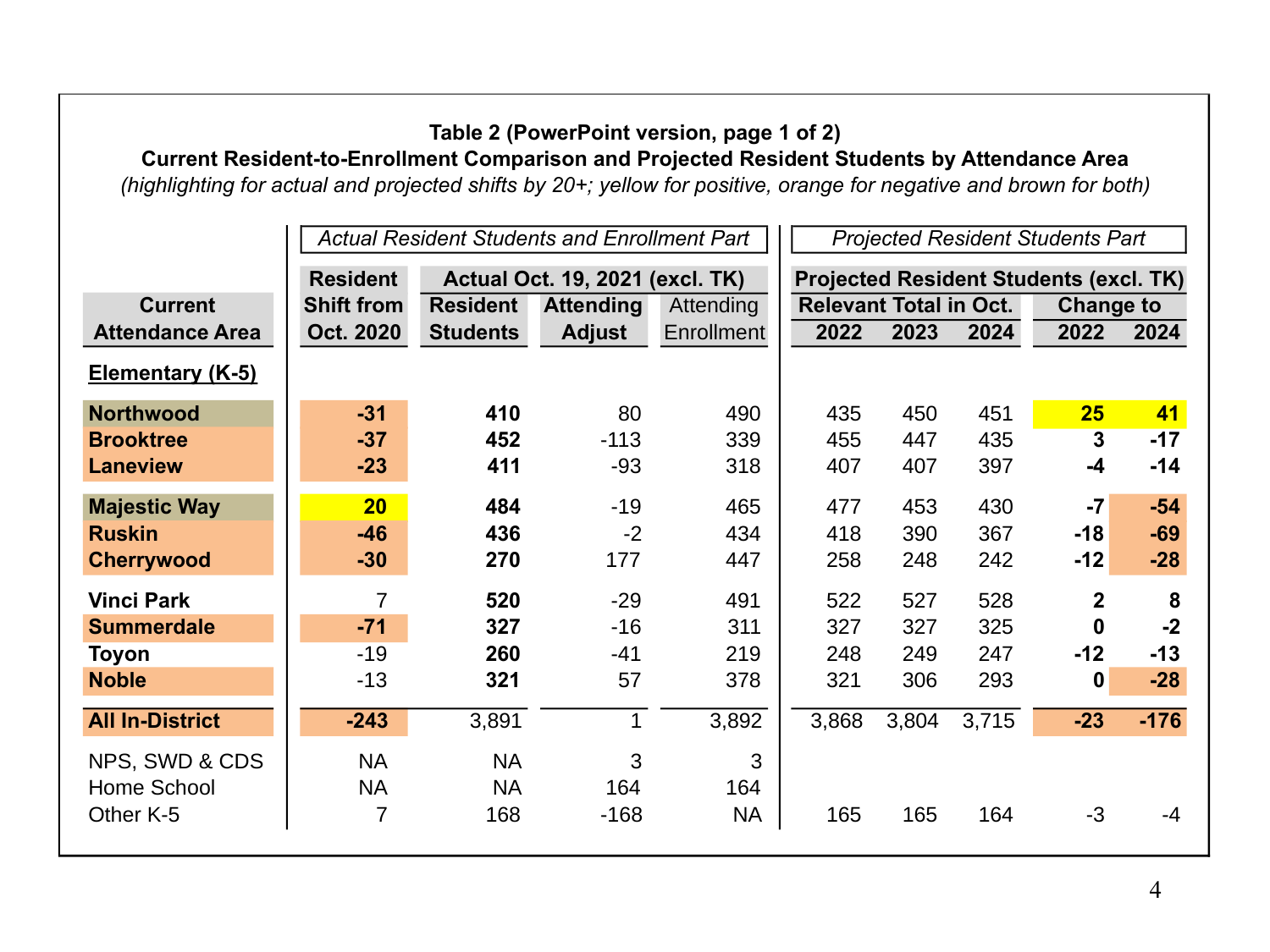#### **Current | Shift from Resident Attending Attending Attendance Area Students Adjust** Enrollment **2022 2023 2024 2022 2024 Middle School (6-8) Morrill -22 592** 28 620 589 622 669 **-3 77 Sierramont -118 743** -17 726 685 680 686 **-58 -57 Piedmont** 14 **674** 26 700 624 586 546 **-50 -128 All In-District -126** 2,009 37 2,046 1,898 1,888 1,901 **-111 -108** NPS, SWD & CDS NA NA 4 4 4 Home School  $NA$  NA  $46$  46 **Other 6-8 -27** 87 -87 NA 82 85 97 -5 10 **Oct. 2020 Resident Actual Oct. 19, 2021 Projected Resident Students Shift from Relevant Total in Oct. Change to Table 2 (PowerPoint version, page 2 of 2) Current Resident-to-Enrollment Comparison and Projected Resident Students by Attendance Area** *(highlighting for actual and projected shifts by 20+; yellow for positive, orange for negative and brown for both) Actual Resident Students and Enrollment Part Projected Resident Students Part*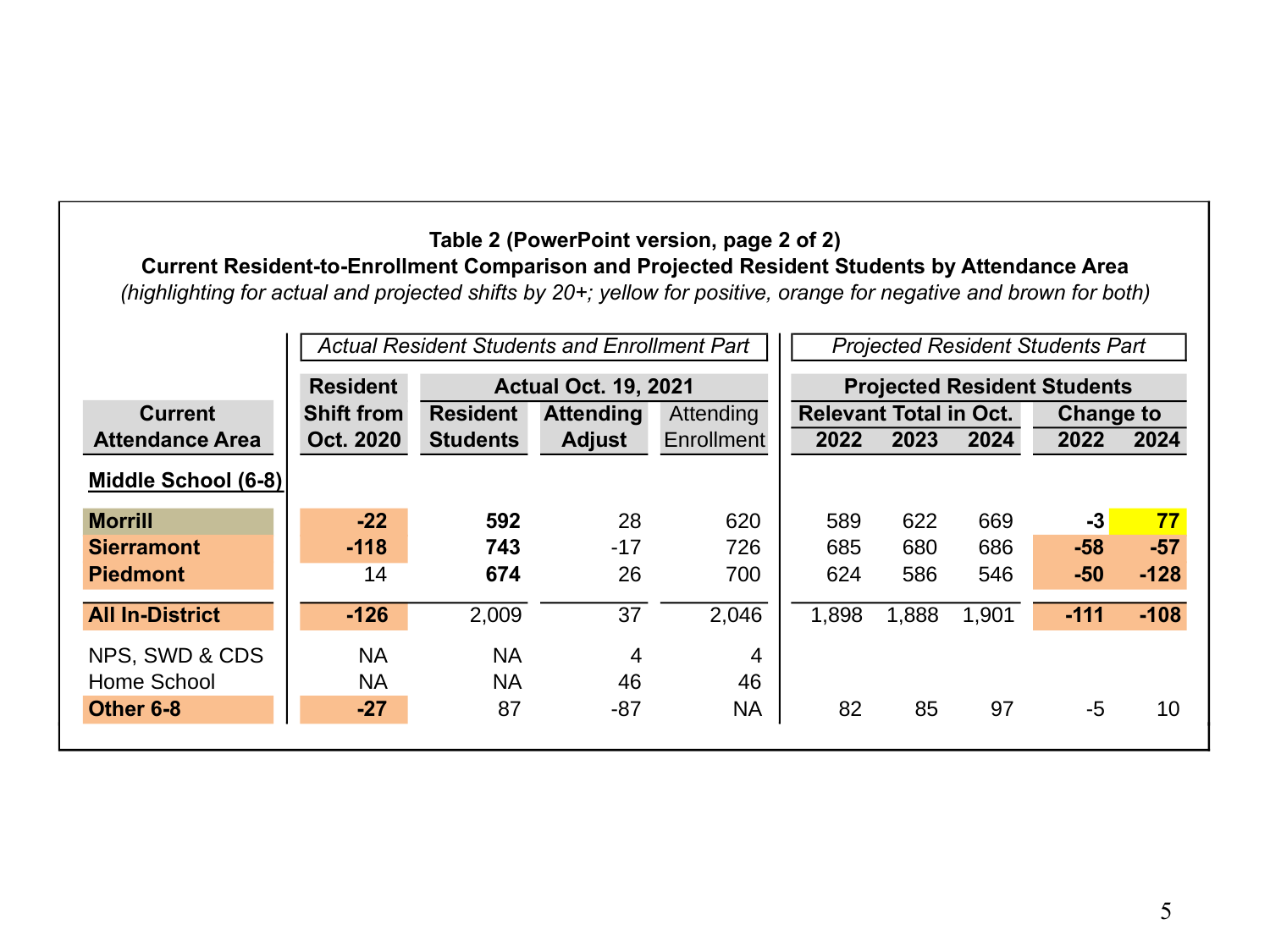#### **Table 3 (PowerPoint version, page 1 of 2) Recent Student Population Trends in Existing Housing by Type and General Value Levels**

*(with gray shading for highest recent totals in K-2 and TK-8)*

|                                                   | Fall |        |       | <b>Resident BUSD Students</b> |             |        | % Change in | % of TK-8         |
|---------------------------------------------------|------|--------|-------|-------------------------------|-------------|--------|-------------|-------------------|
| <b>Existing Housing Type/ Subject</b>             | of   | $K-2$  | $3-5$ | $6 - 8$                       | <b>TK-8</b> | $K-2$  | <b>TK-8</b> | <b>Enrollment</b> |
|                                                   |      |        |       |                               |             |        |             |                   |
| <b>Relatively Affordable and Intermediate ATT</b> | 2016 | 260    | 259   | 276                           | 814         |        |             |                   |
|                                                   | 2017 | 262    | 271   | 254                           | 809         |        |             |                   |
|                                                   | 2018 | 313    | 265   | 246                           | 838         |        |             |                   |
|                                                   | 2019 | 298    | 270   | 254                           | 845         |        |             |                   |
|                                                   | 2020 | 274    | 261   | 239                           | 789         |        |             |                   |
|                                                   | 2021 | 230    | 238   | 234                           | 717         |        |             | 11%               |
| <b>Change Since 2018 Within Grade Group</b>       |      | $-83$  |       |                               | $-121$      | $-27%$ | $-14%$      |                   |
| Change Since 2018 from Prior Grade Group          |      |        | $-75$ | $-31$                         |             |        |             |                   |
|                                                   |      |        |       |                               |             |        |             |                   |
| <b>Upgrade ATT (including Duets)</b>              | 2016 | 305    | 272   | 233                           | 826         |        |             |                   |
|                                                   | 2017 | 341    | 285   | 232                           | 880         |        |             |                   |
|                                                   | 2018 | 355    | 316   | 231                           | 923         |        |             |                   |
|                                                   | 2019 | 354    | 298   | 235                           | 911         |        |             |                   |
|                                                   | 2020 | 389    | 296   | 224                           | 928         |        |             |                   |
|                                                   | 2021 | 345    | 275   | 224                           | 858         |        |             | 14%               |
| <b>Change Since 2018 Within Grade Group</b>       |      | $-10$  |       |                               | $-65$       | $-3%$  | $-7%$       |                   |
| Change Since 2018 from Prior Grade Group          |      |        | $-80$ | $-92$                         |             |        |             |                   |
| <b>Modest and Moderate SFD</b>                    |      |        |       |                               |             |        |             |                   |
|                                                   | 2016 | 920    | 1,027 | 1,105                         | 3,107       |        |             |                   |
|                                                   | 2017 | 869    | 952   | 1,069                         | 2,944       |        |             |                   |
|                                                   | 2018 | 866    | 882   | 1,041                         | 2,837       |        |             |                   |
|                                                   | 2019 | 825    | 849   | 995                           | 2,712       |        |             |                   |
|                                                   | 2020 | 765    | 826   | 943                           | 2,561       |        |             |                   |
|                                                   | 2021 | 712    | 825   | 840                           | 2,421       |        |             | 39%               |
| <b>Change Since 2018 Within Grade Group</b>       |      | $-154$ |       |                               | $-416$      | $-18%$ | $-15%$      |                   |
| Change Since 2018 from Prior Grade Group          |      |        | $-41$ | $-42$                         |             |        |             | 6                 |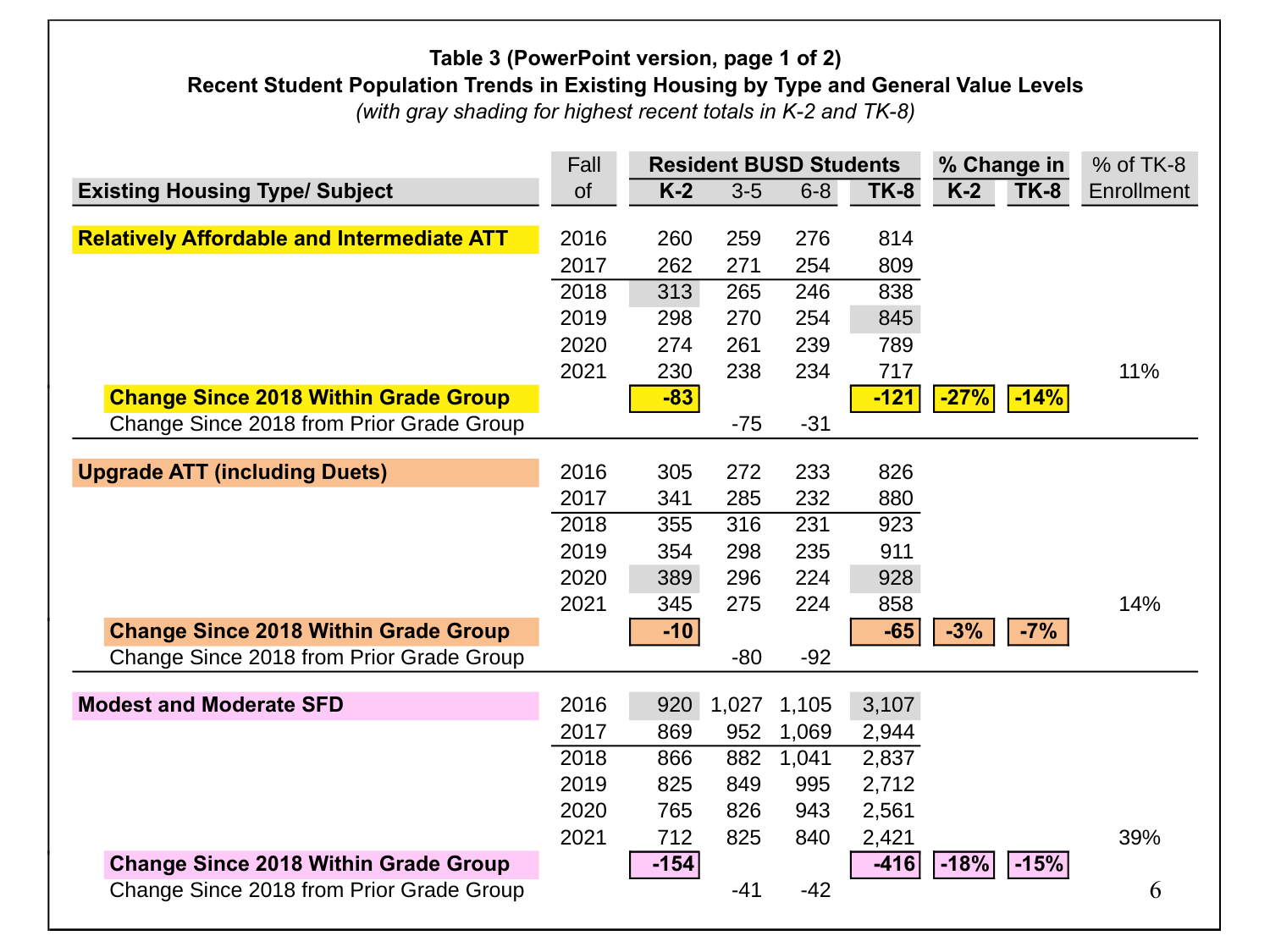#### **Table 3 (PowerPoint version, page 2 of 2) Recent Student Population Trends in Existing Housing by Type and General Value Levels**

*(with gray shading for highest recent totals in K-2 and TK-8)*

|                                             | Fall |        |             | <b>Resident BUSD Students</b> |        |            | % Change in | % of TK-8         |
|---------------------------------------------|------|--------|-------------|-------------------------------|--------|------------|-------------|-------------------|
| <b>Existing Housing Type/ Subject</b>       | of   | $K-2$  | $3-5$       | $6 - 8$                       | $TK-8$ | $K-2$      | $TK-8$      | <b>Enrollment</b> |
|                                             |      |        |             |                               |        |            |             |                   |
| <b>Middle Income SFD</b>                    | 2016 | 341    | 365         | 436                           | 1,165  |            |             |                   |
|                                             | 2017 | 316    | 379         | 393                           | 1,116  |            |             |                   |
|                                             | 2018 | 318    | 355         | 380                           | 1,065  |            |             |                   |
|                                             | 2019 | 337    | 326         | 379                           | 1,055  |            |             |                   |
|                                             | 2020 | 334    | 313         | 384                           | 1,048  |            |             |                   |
|                                             | 2021 | 292    | 311         | 356                           | 969    |            |             | 15%               |
| <b>Change Since 2018 Within Grade Group</b> |      | $-26$  |             |                               | $-96$  | $-8%$      | $-9%$       |                   |
| Change Since 2018 from Prior Grade Group    |      |        | $-7$        | 1                             |        |            |             |                   |
|                                             |      |        |             |                               |        |            |             |                   |
| <b>Upper Middle and High Income SFD</b>     | 2016 | 322    | 342         | 419                           | 1,111  |            |             |                   |
|                                             | 2017 | 305    | 335         | 383                           | 1,040  |            |             |                   |
|                                             | 2018 | 286    | 329         | 343                           | 979    |            |             |                   |
|                                             | 2019 | 291    | 316         | 327                           | 944    |            |             |                   |
|                                             | 2020 | 278    | 321         | 324                           | 937    |            |             |                   |
|                                             | 2021 | 276    | 289         | 328                           | 913    |            |             | 15%               |
| <b>Change Since 2018 Within Grade Group</b> |      | $-10$  |             |                               | $-66$  | $-3%$      | $-7%$       |                   |
| Change Since 2018 from Prior Grade Group    |      |        | 3           | $-1$                          |        |            |             |                   |
|                                             |      |        |             |                               |        |            |             |                   |
| <b>All Areas of Mainly Existing Housing</b> | 2016 | 2,166  | 2,288       | 2,487                         | 7,085  |            |             |                   |
| (including mixed-value areas;               | 2017 |        | 2,114 2,241 | 2,350                         | 6,849  |            |             |                   |
| excluding areas of new housing              | 2018 | 2,157  | 2,165       | 2,266                         | 6,704  |            |             |                   |
| and inter-district enrollment)              | 2019 | 2,120  | 2,072       | 2,218                         | 6,523  |            |             |                   |
|                                             | 2020 | 2,051  | 2,034       | 2,134                         | 6,311  |            |             |                   |
|                                             | 2021 | 1,865  | 1,953       | 1,998                         | 5,920  |            |             | 94%               |
| <b>Change Since 2018 Within Grade Group</b> |      | $-292$ |             |                               | $-784$ | $  -14%  $ | $-12%$      |                   |
| Change Since 2018 from Prior Grade Group    |      |        | $-204$      | $-167$                        |        |            |             | 7                 |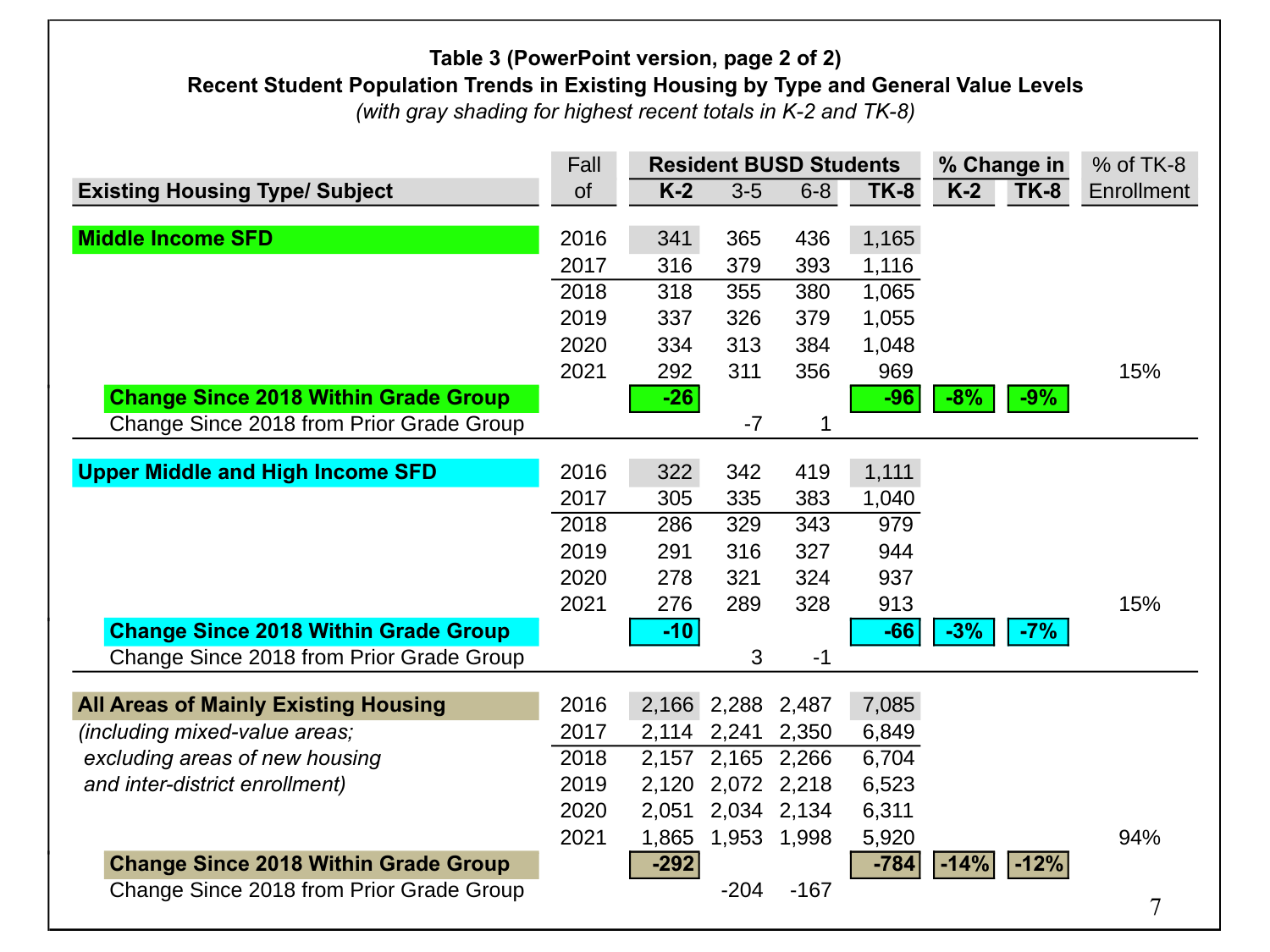| Table 4 (PowerPoint version): Recent Cumulative Advancement Rates by Category of Existing Housing |                 |                |                    |         |                                                          |         |         |               |
|---------------------------------------------------------------------------------------------------|-----------------|----------------|--------------------|---------|----------------------------------------------------------|---------|---------|---------------|
|                                                                                                   | Current         | <b>Student</b> |                    |         | <b>Cumulative Average Advancement Rates in Fall from</b> |         |         |               |
| <b>Category of</b>                                                                                | <b>BUSD</b>     | Change         | <b>Latest Rate</b> | 2019    | 2016                                                     | 2015    | 2014    | Normal        |
| <b>Existing Housing</b>                                                                           | <b>Students</b> | in 2021        | <b>Difference</b>  | to 2021 | to 2019                                                  | to 2018 | to 2017 | Range         |
| <b>Relatively Affordable</b>                                                                      |                 |                |                    |         |                                                          |         |         |               |
| and Intermediate Attached                                                                         | 717             | $-72$          | $-0.53$            | 0.50    | 1.03                                                     | 0.88    | 0.87    | $0.60 - 0.95$ |
| <b>Upgrade Attached</b>                                                                           | 786             | $-66$          | $-0.26$            | 0.48    | 0.74                                                     | 0.85    | 0.87    | $0.70 - 1.00$ |
|                                                                                                   |                 |                |                    |         |                                                          |         |         |               |
| <b>Modest and Moderate SFD</b>                                                                    | 2,421           | $-140$         | $-0.11$            | 0.80    | 0.91                                                     | 0.94    | 0.93    | $0.75 - 1.05$ |
| <b>Middle Income SFD</b>                                                                          | 969             | $-79$          | $-0.14$            | 0.86    | 1.00                                                     | 0.93    | 0.92    | $0.80 - 1.15$ |
| <b>Upper Middle to</b><br><b>High Income SFD</b>                                                  | 913             | $-24$          | 0.03               | 1.00    | 0.97                                                     | 0.95    | 1.01    | $0.85 - 1.20$ |
| <b>All Existing Housing</b><br>(incl. mixed-value areas)                                          | 5,848           | $-387$         | $-0.18$            | 0.74    | 0.92                                                     | 0.92    | 0.92    | <b>NA</b>     |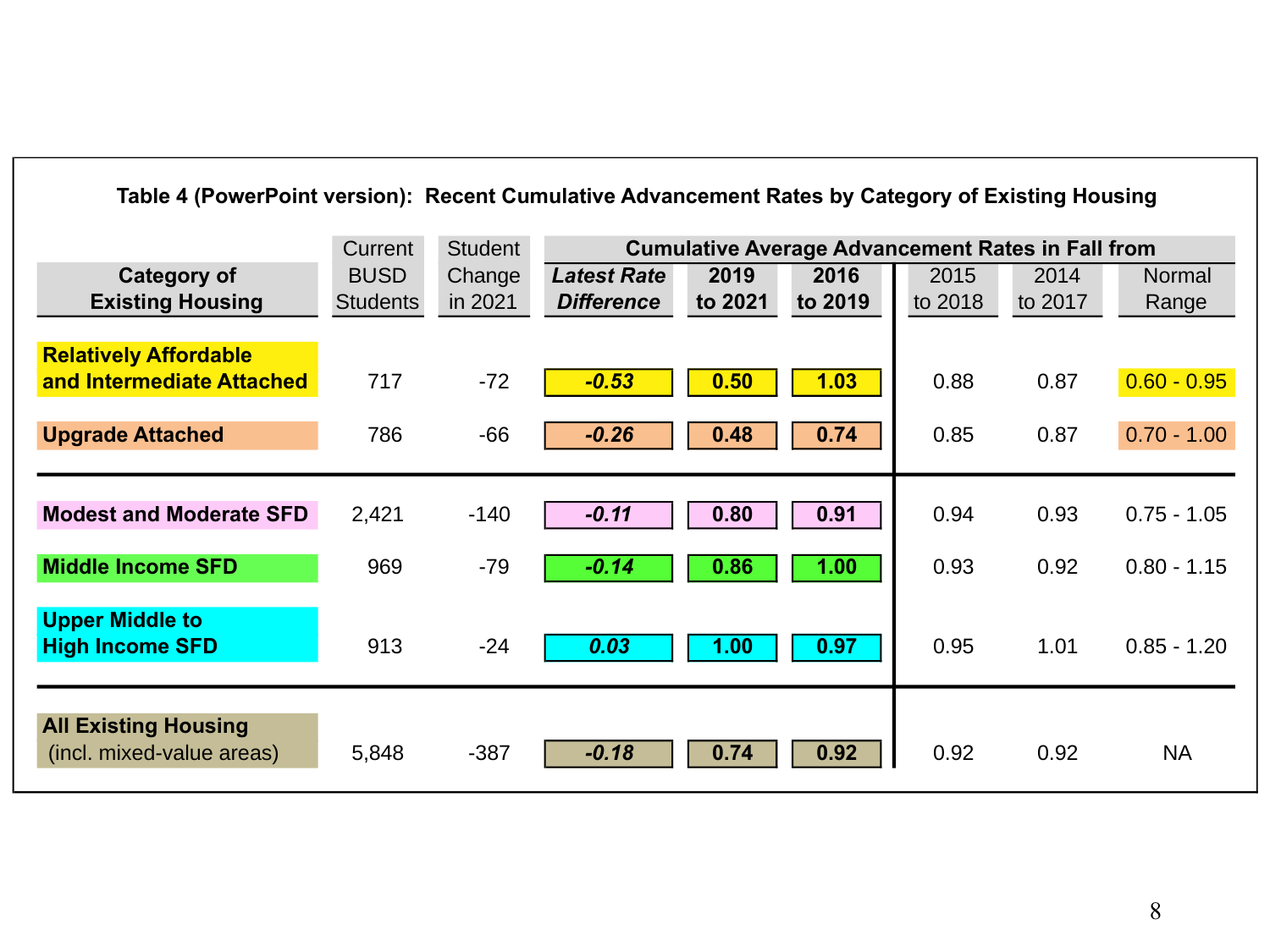#### **Table 5 (PowerPoint version) Comparison of Births in 95132 Zip Code Region to Corresponding Resident Kindergarten Students**

|                                                                                                                    |                     | <b>BUSD-Enrolled</b>                 | <b>Ratio of</b> |
|--------------------------------------------------------------------------------------------------------------------|---------------------|--------------------------------------|-----------------|
|                                                                                                                    | <b>Total Births</b> | <b>Resident</b>                      | Kindergarten    |
|                                                                                                                    | in Zip Code         | Kindergarten                         | <b>Students</b> |
| <b>Birth Year and Kindergarten Enrollment Date</b>                                                                 | 95132               | <b>Students</b>                      | to Births       |
| "2010" Births and Fall 2015 Kindergartners                                                                         | 426                 | 381                                  | 89%             |
| "2011" Births and Fall 2016 Kindergartners                                                                         | 421                 | 394                                  | 94%             |
| "2012" Births and Fall 2017 Kindergartners                                                                         | 461                 | 410                                  | 89%             |
| "2013" Births and Fall 2018 Kindergartners                                                                         | 479                 | 420                                  | 88%             |
|                                                                                                                    |                     |                                      |                 |
| "2014" Births and Fall 2019 Kindergartners                                                                         | 456                 | 368                                  | 81%             |
| "2015" Births and Fall 2020 Kindergartners                                                                         | 442                 | 336                                  | 76%             |
| "2016" Births and Fall 2021 Kindergartners (current ratio)                                                         | 451                 | 348                                  | 77%             |
| Average Relevant to Kindergarten in Fall of 2015 to 2018                                                           |                     |                                      | 90%             |
|                                                                                                                    |                     |                                      |                 |
| <b>Average Relevant to last Three School Years</b>                                                                 |                     |                                      | 78%             |
|                                                                                                                    |                     |                                      |                 |
|                                                                                                                    | note how            | <b>Potential BUSD Kindergartners</b> |                 |
|                                                                                                                    | much the            | (excl. TK) in this Zip Code Area     |                 |
|                                                                                                                    | totals below        | at Three-Year                        | at Current      |
|                                                                                                                    | are declining       | <b>Average Ratio</b>                 | <b>Ratio</b>    |
|                                                                                                                    |                     |                                      |                 |
| "2017" Births and Potential October 2022 Kindergartners                                                            | 438                 | 341                                  | 338             |
| "2018" Births and Potential October 2023 Kindergartners                                                            | 427                 | 333                                  | 329             |
| "2019" Births and Potential October 2024 Kindergartners<br>"2020" Births and Potential October 2025 Kindergartners | 399<br>336          | 311<br>262                           | 307<br>259      |

9 Notes: (1) These are the resident kindergarten totals from zip code area 95132, which is the only zip code entirely in the BUSD. (2) Births are in proportionate amounts in the listed year and the prior year so as to properly correlate to the kindergarten figures shown for each year.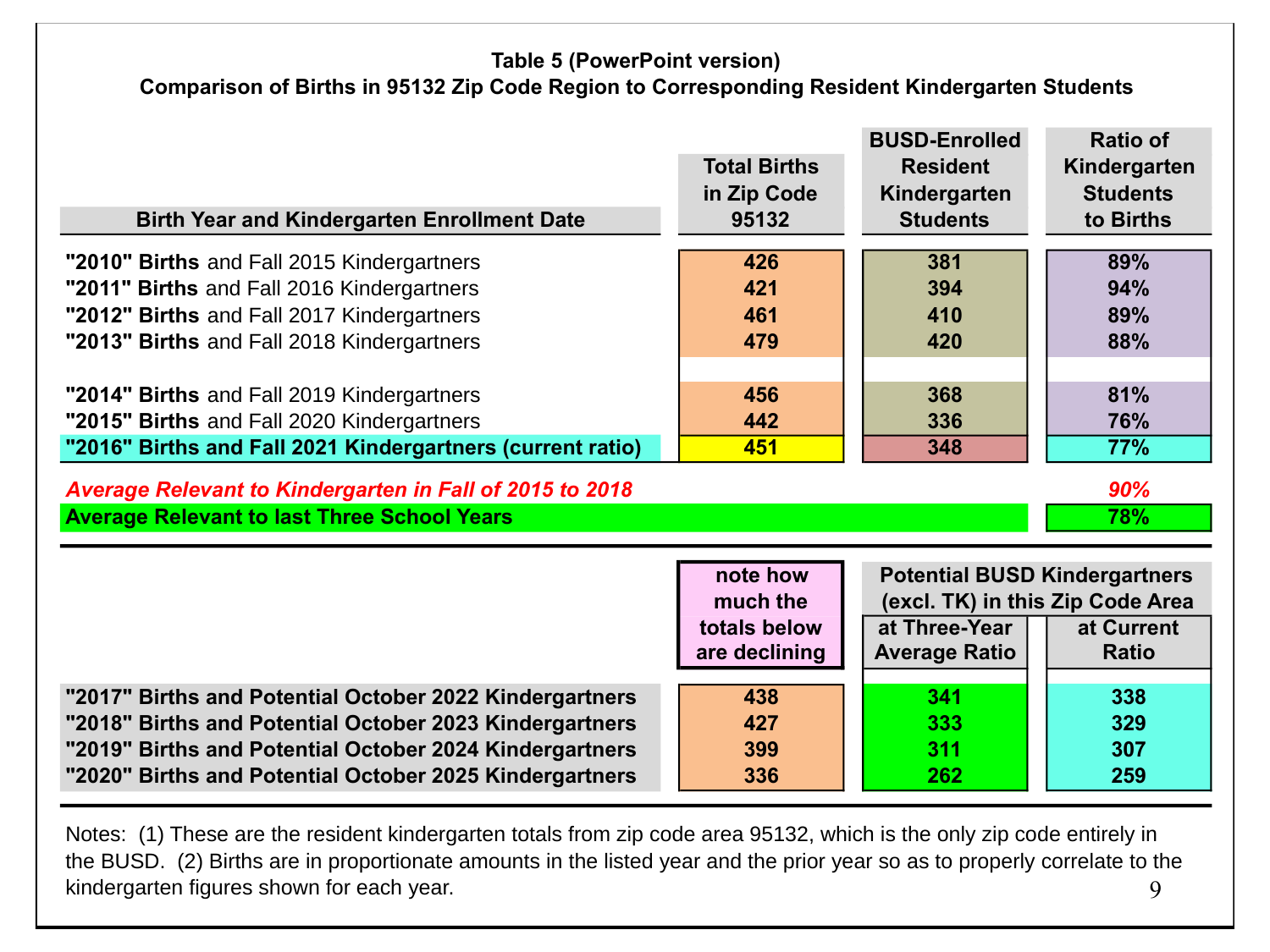| Average Student Generation Rates (SGRs) from Sampled Recently Built Housing Units                                                             | Table 6 (PowerPoint version) |      |             |                                  |             |                 |
|-----------------------------------------------------------------------------------------------------------------------------------------------|------------------------------|------|-------------|----------------------------------|-------------|-----------------|
|                                                                                                                                               |                              |      |             | <b>Current District-Enrolled</b> |             |                 |
| <b>Category of Recently Built Housing</b>                                                                                                     | Units in                     |      |             | <b>Resident Students</b>         |             | <b>Current</b>  |
| (developments of)                                                                                                                             | Sample                       | TK-2 | $3-5$       | $6-8$                            | <b>TK-8</b> | <b>TK-8 SGR</b> |
| All Mainly-Market-Rate Developments in BUSD<br>Sunnyvale ESD Locations of Recently-Built, Mainly Below-Market-Rate (BMR) Residences that are: | 1,584                        | 48   | 23          | 14                               | 85          | 0.05            |
| <b>Non-SRO</b>                                                                                                                                | 126                          | 17   | 29          | 10                               | 56          | 0.44            |
|                                                                                                                                               |                              |      |             |                                  |             |                 |
| <b>SRO (Single-Room Occupancy)</b>                                                                                                            | 63                           | 1    | $\mathbf 0$ | $\mathbf{0}$                     | 1           | 0.02            |
|                                                                                                                                               |                              |      |             |                                  |             |                 |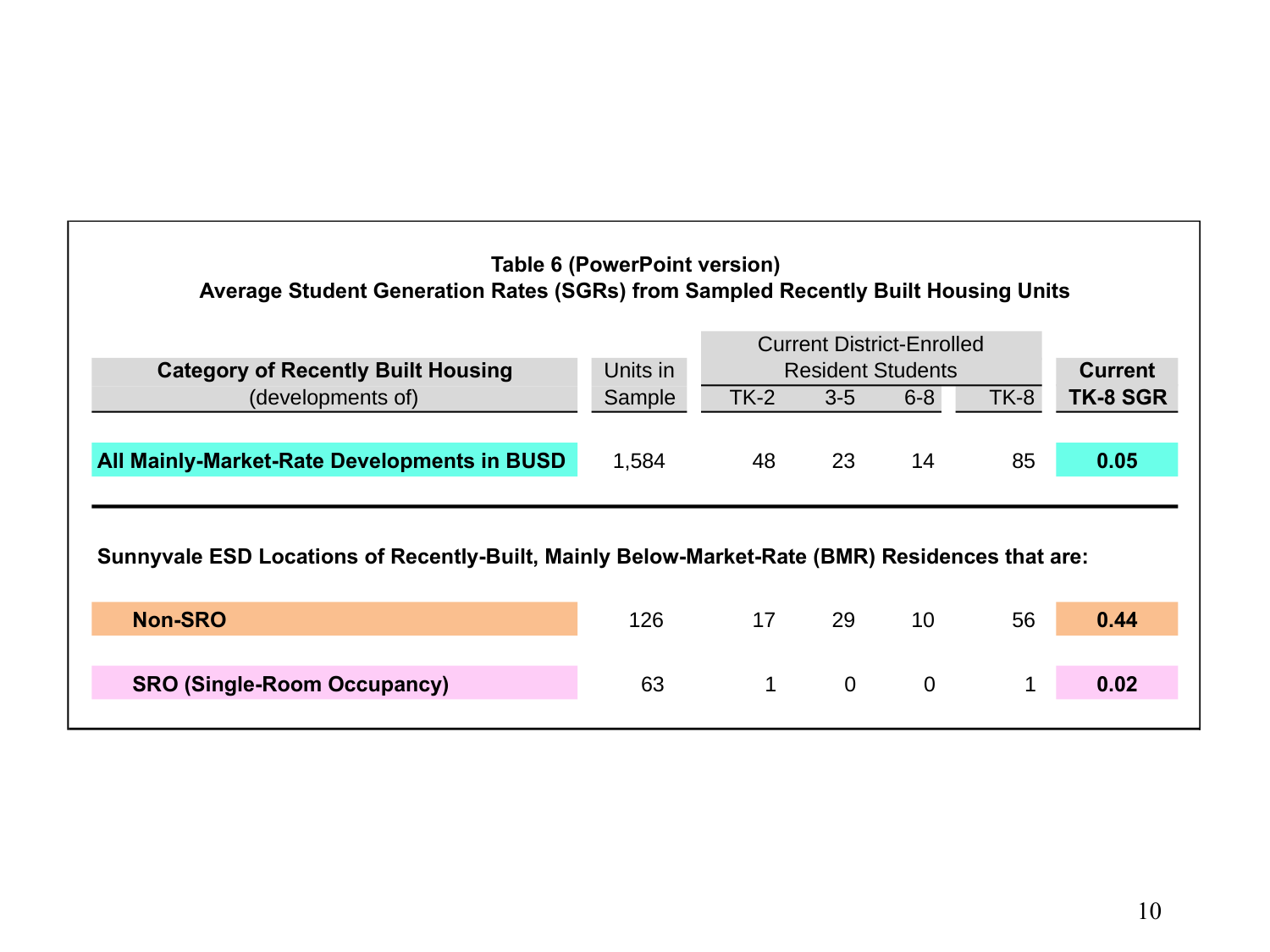|                                          |                                   |                | <b>Projected Additional Units</b>                        |                |          |                |              |
|------------------------------------------|-----------------------------------|----------------|----------------------------------------------------------|----------------|----------|----------------|--------------|
| <b>Housing Type</b><br>(Developments of) | <b>Attendance</b><br><b>Areas</b> |                | in 12 Months to October 1 of<br>2022 2023 2024 2025 2026 |                |          |                | <b>Total</b> |
| <b>Mainly Market-Rate</b>                | <b>Northwood - Morrill</b>        | 440            | 196                                                      | $\overline{0}$ | $\Omega$ | 0              | 636          |
|                                          | <b>Vinci Park - Morrill</b>       | $\overline{0}$ | $\overline{0}$                                           | 150            | 50       | $\mathbf 0$    | 200          |
|                                          | Summerdale - Piedmont             | $\Omega$       | $\Omega$                                                 | 13             | 113      | 188            | 314          |
| <b>BMR Non-SRO</b>                       | <b>Vinci Park - Morrill</b>       | $\overline{0}$ | $\overline{0}$                                           | 25             | 25       | $\overline{0}$ | 50           |
|                                          | <b>District Total</b>             | 440            | 196                                                      | 188            | 188      | 188            | 1,200        |